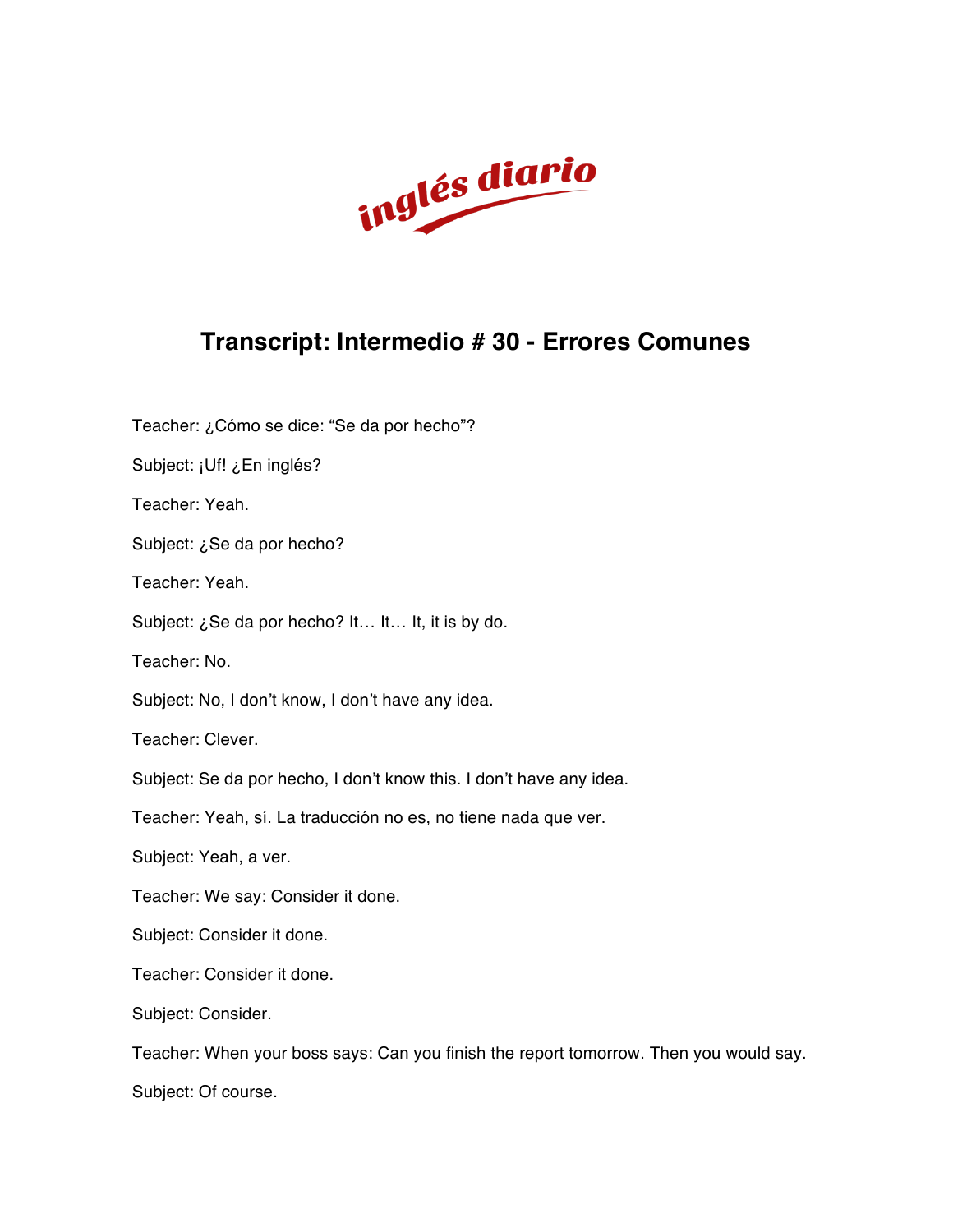Teacher: Yeah?

Subject: Of course, yeah. Nota: Consider it?

Teacher: Yeah.

Subject: It's like consider it.

Teacher: Consider it done

Subject: Ah, consider it done.

Teacher: Consider it done.

Subject: Será por hecho.

Teacher: Será por hecho. So, por mí el inglés y el español es el mismo idioma. Yeah it is, is the same language, utilizamos mucho, muchas palabras que son iguales.

Subject: Yeah.

Teacher: Pero a veces utilizamos palabras que son iguales pero que significan cosas que no tienen nada que ver.

Subject: Ya.

Teacher: Like you said: Estación / Station.

Subject: Ya.

Teacher: Estación de tren / Train station.

Subject: Train station.

Teacher: Is, es una estación de trenes o es una estación de tren. It is a train station. Y parece igual pero muchas veces…

Subject: Ya.

Teacher: Cuando adivinamos una palabra tiene otro sentido por total y el inglés termina en plan, no, no te entiendo. Eso me pasa muchas veces en español también. Y entonces ¿Cómo se dice en inglés "Actualmente"?

Subject: Actually?

Teacher: No.

Subject: Nowadays? No.

Teacher: Good, ok, fine. Nowadays. Sí, sí, muy bien. Hay…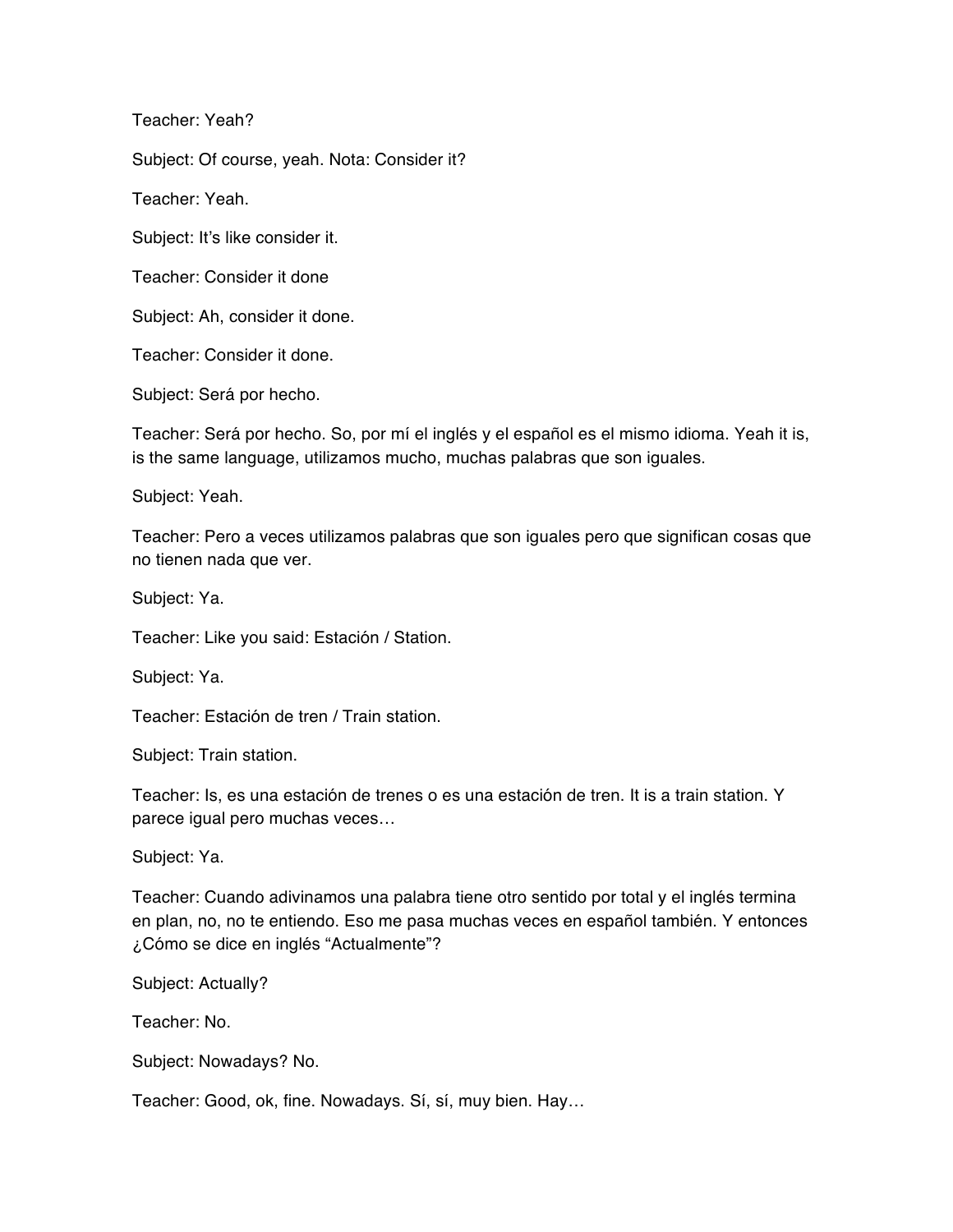Subject: Eso es al día de hoy.

Teacher: Al día de hoy, actualmente. Nowadays. Currently, currently.

Subject: Currently.

Teacher: Yeah, sí. Y estamos aquí…

Subject: Currently sounds like "A menudo" ¿No?

Teacher: No, "Currently" es actualmente.

Subject: Ya.

Teacher: Entonces actualmente trabajo en…

Subject: Currently.

Teacher: En esta empresa.

Subject: (03:00) Nowadays.

Teacher: Nowadays es más del mundo. Entonces nowadays todo el mundo tiene un Iphone.

Subject: Ya, ya, ya.

Teacher: O nowadays todo el mundo tiene un móvil. Nowadays everybody has a phone. Whereas currently.

Subject: Ya.

Teacher: Es, bueno por mí la traducción literal de "Actualmente." ¿Cómo se dice: "Actualmente trabajo en esta empresa"?

Subject: Currently I works in this company.

Teacher: Ok y "Realmente" ¿Cómo se dice?

Subject: Truly? No.

Teacher: No.

Subject: ¿Realmente?

Teacher: Yeah.

Subject: Muy usada esa frase. Realmente.

Teacher: Realmente.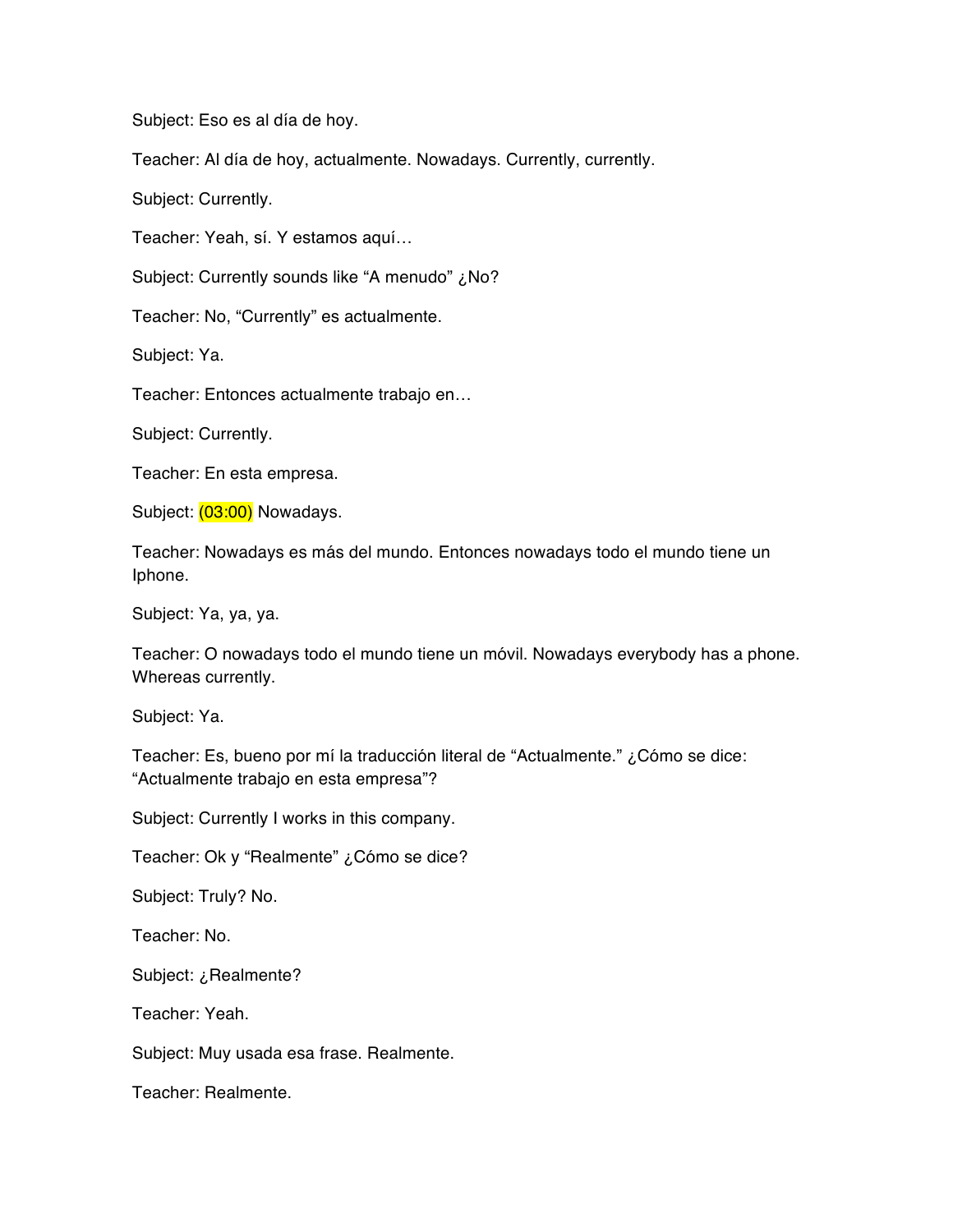Subject: Realmente no lo sé.

Teacher: En inglés es, en inglés es "Actually".

Subject: Actually? With doble "L".

Teacher: With doble "L". So ¿Cómo se dice: "Gracias pero realmente no lo quiero en este color"?

Subject: Thank you but actually…

Teacher: Yeah.

Subject: I don't want in this color.

Teacher: Right. Don't want, no lo quiero en este color.

Subject: I don't want…

Teacher: It.

Subject: It.

Teacher: I don't want it.

Subject: I don't want it.

Teacher: Yeah.

Subject: In this color.

Teacher: Junta las dos palabras, want y it.

Subject: Want.

Teacher: Want it.

Subject: Want it.

Teacher: Yeah. En el pasado, quería, quise. ¿Cómo se dice: "Lo quise en este color"?

Subject: I did?

Teacher: No.

Subject: No, did it's negative. Ok. I, lo quise.

Teacher: Yeah.

Subject: I want is yo quiero. I, yo... I want it, no es yo lo quiero en este color. ¿No?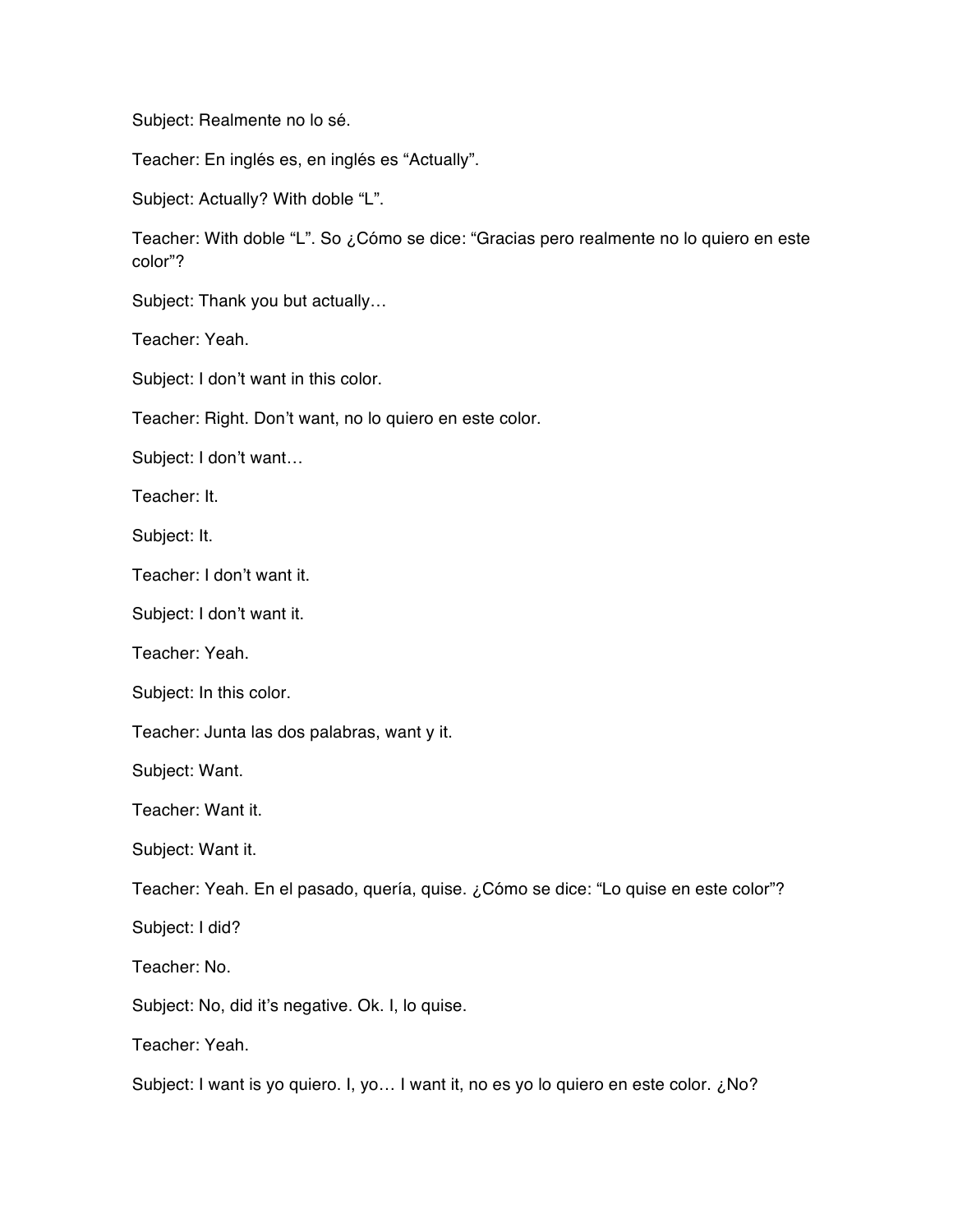Teacher: Exactly yeah, yeah. Subject: Yo lo quise es: I was? Want? Teacher: Ok so it, so lo quiero. Subject: I want. ¿Lo quiero? I want it. Teacher: Yes! Subject: I want it. Teacher: Hace falta los pronombres. I want it, I want it. ¿Cómo se dice: "Lo quise"? Subject: I went it. Teacher: No, no. Want, presente. Wanted, pasado. Subject: Want? Teacher: Wanted. Subject: Wanted? Ok, wanted. Teacher: Went es este ir, de fui. Subject: Ya. Teacher: Fui a Madrid. I went to Madrid. Subject: Ya. Teacher: Lo quise es… Subject: Want it. Want es, I want it. Teacher: No, no, no. Wanted. Subject: Wanted. Teacher: Yeah. Subject: Wanted, no? Teacher: Yeah. Subject: Ok. Teacher: Lo quise. Subject: I wanted it.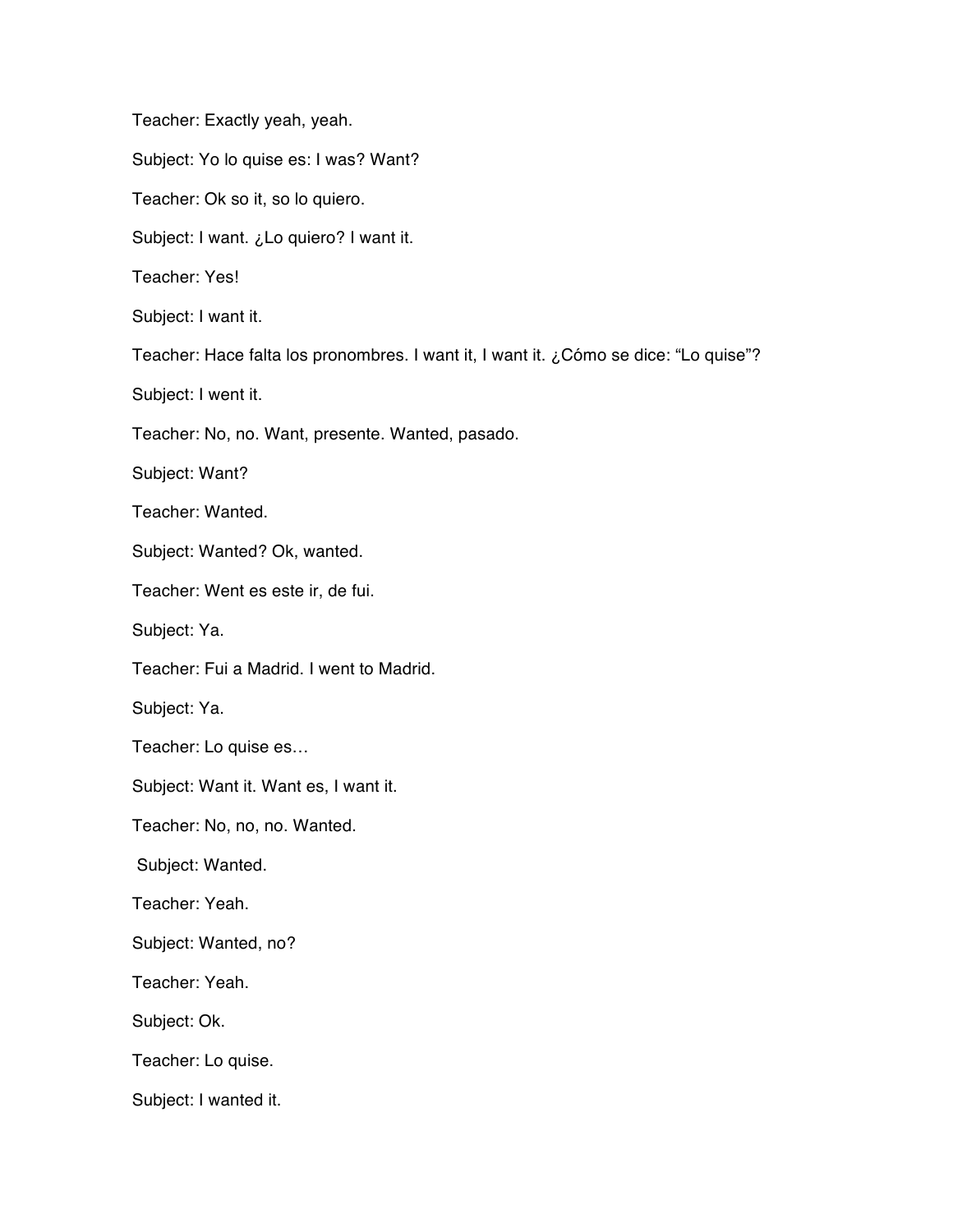Teacher: Correct. Good.

Subject: Ya.

Teacher: ¿Cómo se dice: "Lo quiero"?

Subject: I want it.

Teacher: ¿Cómo se dice: "Lo quise"?

Subject: I went, no. Wanted it.

Teacher: Good. Y ahora vamos a juntar todo ¿Vale? Porque hay pausas entre las palabras. Entonces lo quiero es: "I want it".

Subject: Yeah. I want it. I want it.

Teacher: Y "Lo quise" ¿Es?

Subject: I wanted it.

Teacher: I wanted it. I wanted it.

Subject: I wanted it.

Teacher: Una sílaba más ahí que la hace bastante fácil. I wanted it. Ok. Lo quise en este color.

Subject: I wanted it on this, in this color.

Teacher: Good. I wanted it in this color.

Subject: I wanted it in this color.

Teacher: Perfect. Lo quise ayer.

Subject: I wanted it yesterday.

Teacher: Otra vez.

Subject: I wanted it yesterday.

Teacher: Perfect. I wanted it yesterday. Lo comencé ayer.

Subject: I… Lo comencé sería, I started it yesterday?

Teacher: Yes! Good, good, good.

Subject: I started it yesterday.

Teacher: Yeah. Lo necesité ayer.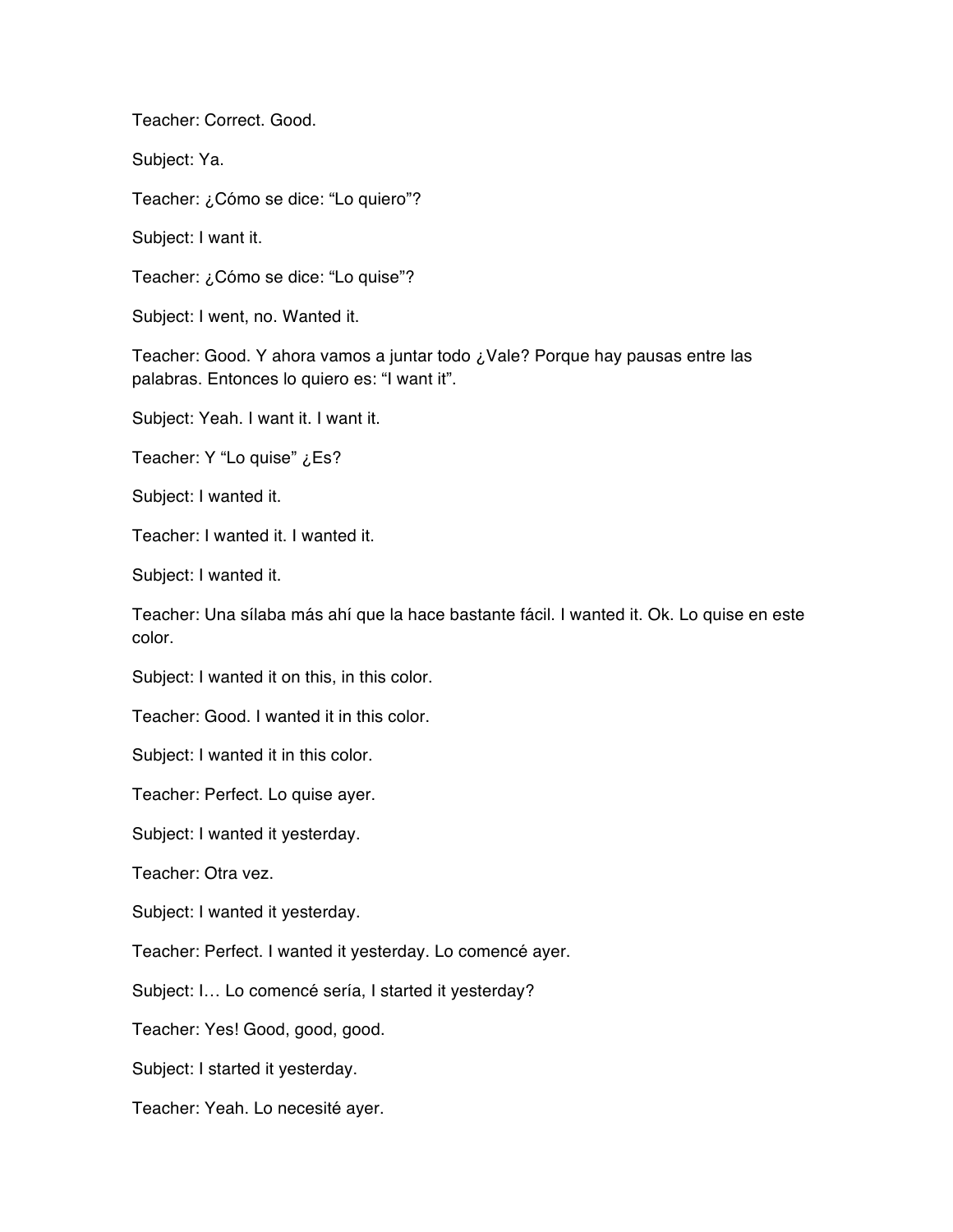Subject: I need it yesterday. No, I needed it yesterday.

Teacher: Yes! Very good, very good.

Subject: I needed it, needed it.

Teacher: Excellent, I needed it yesterday. Ok. ¿Cómo se dice: "Por aquí"?

Subject: ¿Por aquí? Here or here?

Teacher: Here, sí.

Subject: Right here?

Teacher: No.

Subject: Here it por…

Teacher: Muy común en inglés. Over here.

Subject. Over here. ¿Eso es "Por aquí"?

Teacher: Por aquí. Over here, over here.

Subject: Yeah.

Teacher: Muy común en inglés. Lo decimos todos, siempre.

Subject: Everyday.

Teacher: Y en español, por aquí, por aquí, por aquí. ¿Por dónde vamos? Por aquí, por aquí, ven, ven, por aquí. ¿Dónde está? Está por aquí. It's over here. Where are we going? Over here. Come over here. Ven por aquí. En inglés.

Subject: ¿Ven por aquí? Come over here.

Teacher: Good, excellent. Ok. Ven por aquí te enseño una cosa.

Subject: Come over here and I'm going to saw one thing.

Teacher: Show you.

Subject: Show you one thing.

Teacher: Yeah, perfect. Something.

Subject: Something. I want to show you something, ok. Yeah.

Teacher: ¿Cómo se dice: "Tengo una duda" en inglés?

Subject: I have a doubt?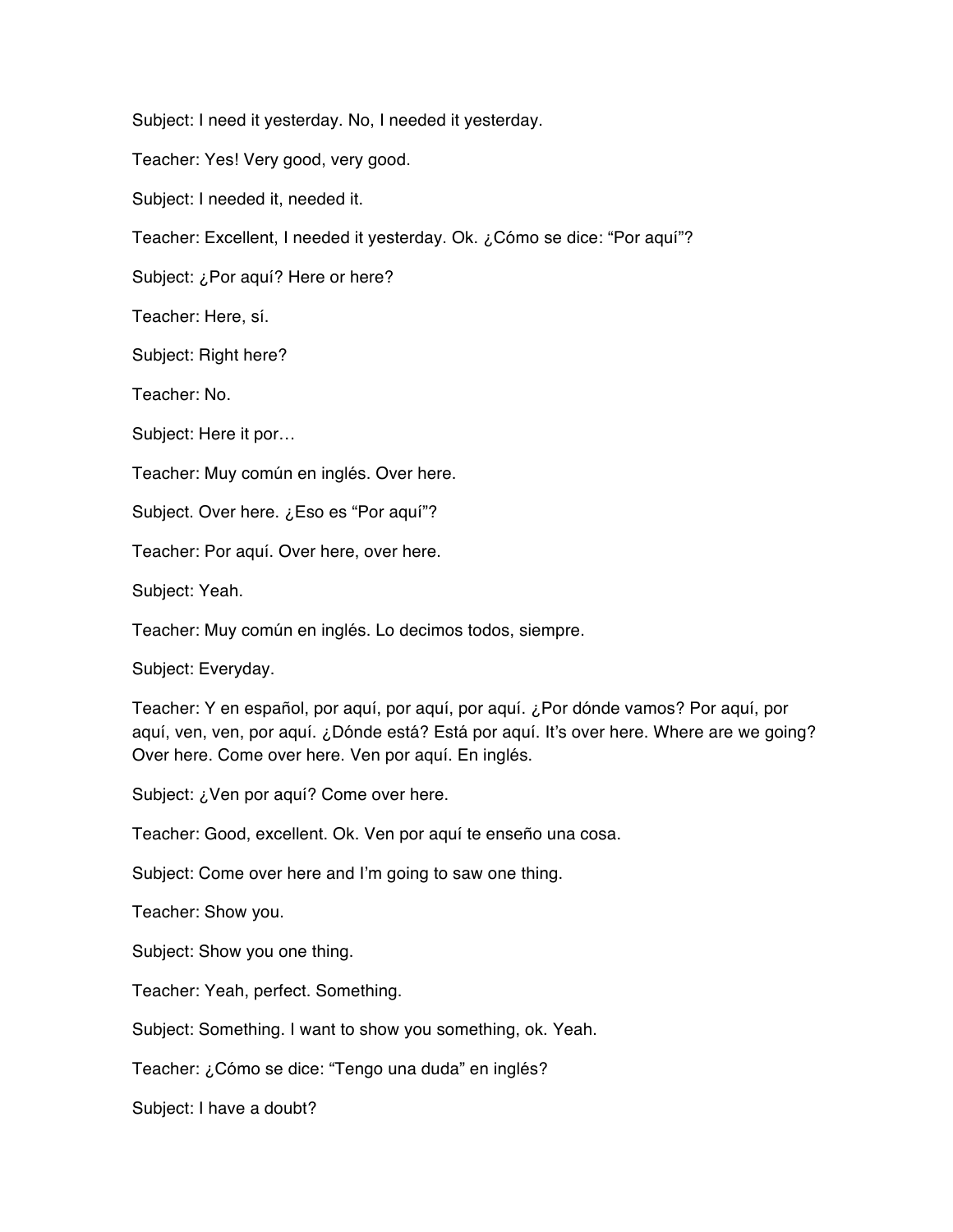Teacher: No. I have a question.

Subject: I have a question.

Teacher: Una duda, en inglés.

Subject: Yes.

Teacher: It's a question. Y no decimos "A doubt." Interestingly.

Subject: But question es una pregunta

Teacher: Yeah. Entonces siempre en inglés cuando decimos: "Tengo una duda" decimos…

Subject: I have a question?

Teacher: Sí. Tengo una pregunta.

Subject: Ya.

Teacher: Y no suena bien en inglés si dices: "I have a doubt".

Subject: Ya.

Teacher: Aunque este es el sustantivo, una duda es a question.

Subject: Ya.

Teacher: Pero también es un verbo. Dudo y dudas y duda y dudamos. Y en este caso sí que es "Doubt".

Subject: Ya.

Teacher: Ok, el verbo "Doubt", el sustantivo "Question".

Subject: Question.

Teacher: Entonces, por ejemplo si…

Subject: O sea, ¿Estoy dudando?

Teacher: Estoy dudando.

Subject: I'm doubting.

Teacher: Correct. Good, yeah. ¿Cómo se dice: "Dudo que va a funcionar"?

Subject: I doubt?

Teacher: Doubt out.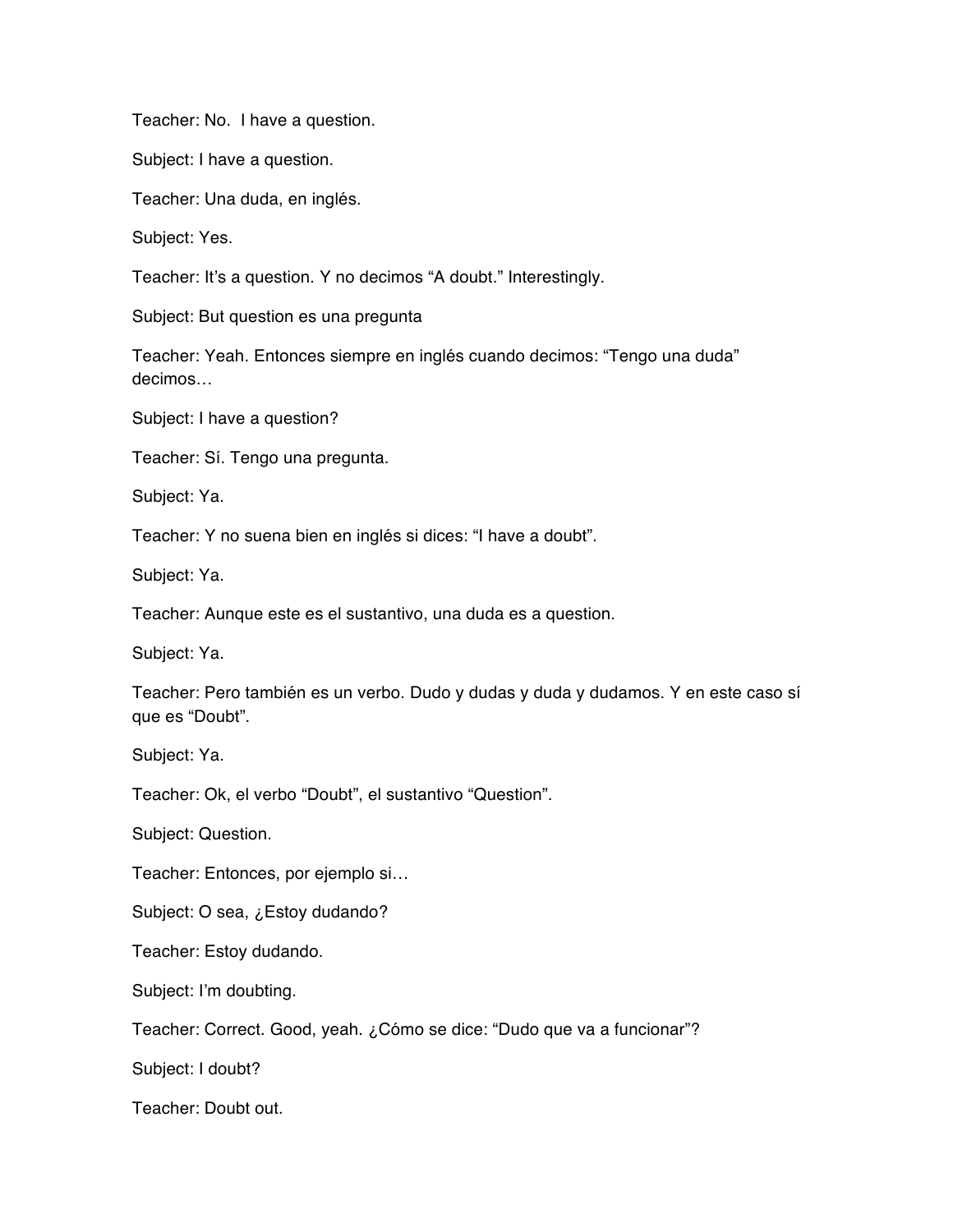Subject: Doubt out? How do you write?

Teacher: Pronunciación: D-A-U-T.

Subject: Ya, vale. Doubt.

Teacher: Doubt. Suena muy alemán, right? Doubt. Escrito: D-O-U-B-T.

Subject: Eso es duda ¿No?

Teacher: Yeah. Hay una letra muda en esta palabra…

Subject: Doubt.

Teacher: ¿Cuál es la letra que…?

Subject: ¿La "T"?

Teacher: No.

Subject: Doubt. ¿La "B"?

Teacher: La "B".

Subject: Doubt.

Teacher: Yeah, está escrito pero no decimos nada de "B".

Subject: Ya. It's like talk, no? Talk?

Teacher: Talk, exactly, sí. La "L" fuera, sí. En este caso la "B" fuera.

Subject: Doubt.

Teacher: Doubt. Ok, ¿Cómo se dice: "La duda que tengo"?

Subject: The, la duda que tengo. The doubt. The question?

Teacher: Yes!

Subject: I have?

Teacher: Yeah. ¿Por qué?

Subject: Ah porque es, ah no es verbo, es referente a, vale. La cosa ¿No?

Teacher: Exacto, si es "La" o "Una" duda, siempre question. ¿Cómo se dice: "Dime si tienes alguna duda"?

Subject: Tell me if you have some questions.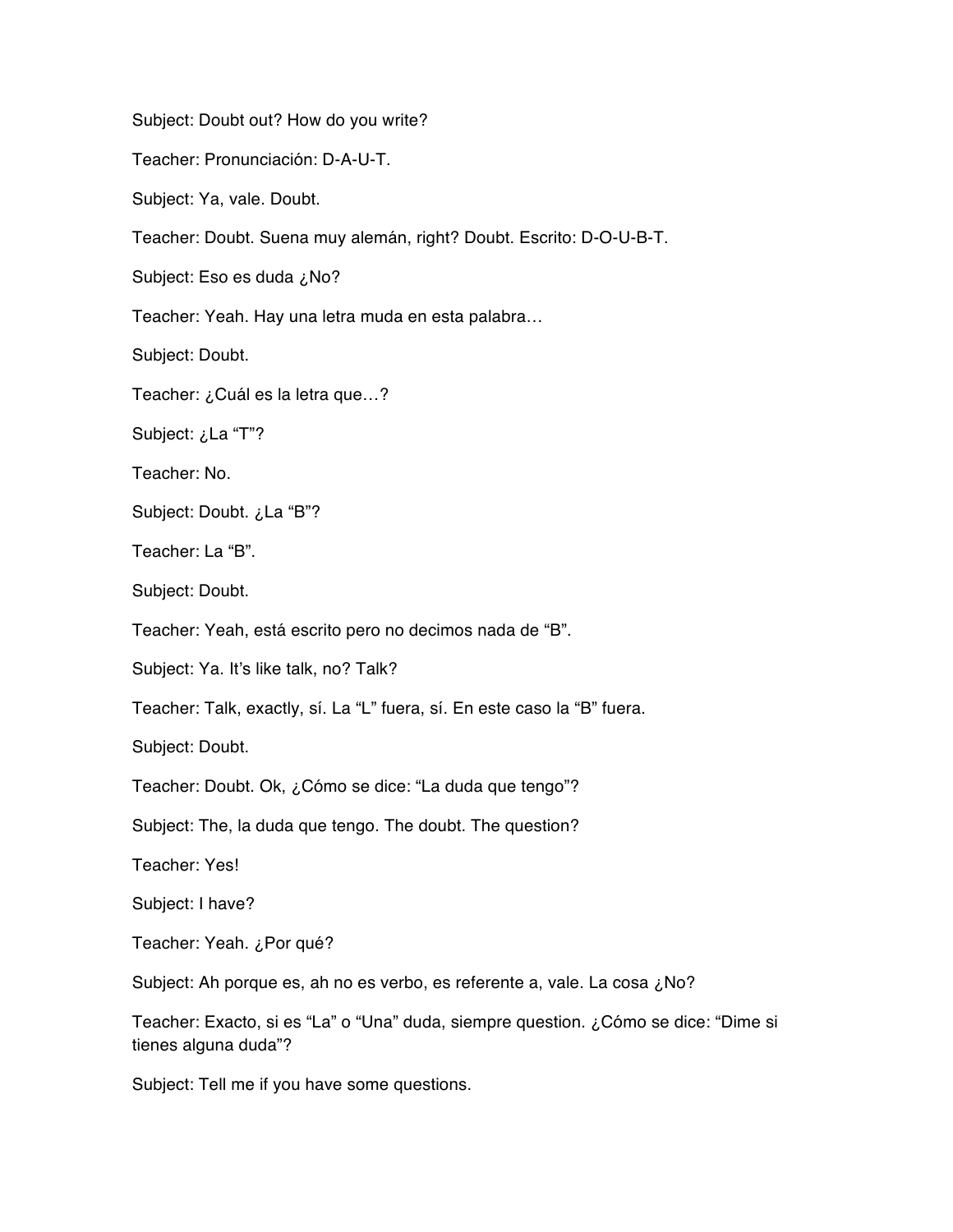Teacher: Good. Es una pregunta así que "Some" no.

Subject: Tell me if you have any question.

Teacher: Perfect. Eso en un mail es muy normal ¿Sabes? Hablas con un cliente y dices: "Dime si tienes alguna duda".

Subject: In question sería for example: Can you tell me or let you, let me know if you have any question?

Teacher: Any questions.

Subject: Have do you do? Say: Tell me if you have any questions. You have not making…

Teacher: interestingly, tampoco "Let me know if you have any questions" es una pregunta.

Subject: Ya.

Teacher: Es una pregunta pero está…

Subject: No. Let me know if you have any question it's the same.

Teacher: Yeah, es una frase afirmativa…

Subject: Yeah but can I have if you have any question, no?

Teacher: Pero cómo se dice…

Subject: No, you puedo saber, can I…

Teacher: Tengo una duda.

Subject: I have a question.

Teacher: Tengo algunas dudas.

Subject: I have some questions.

Teacher: Good, so en afirmativo tal cual es…

Subject: Ya.

Teacher: ¿Cómo se dice: "Tienes algunas dudas"?

Subject: Do you have any questions?

Teacher: Exactly.

Subject: Ya. Tell me if you have any questions, no?

Teacher: Tell me if you have any questions.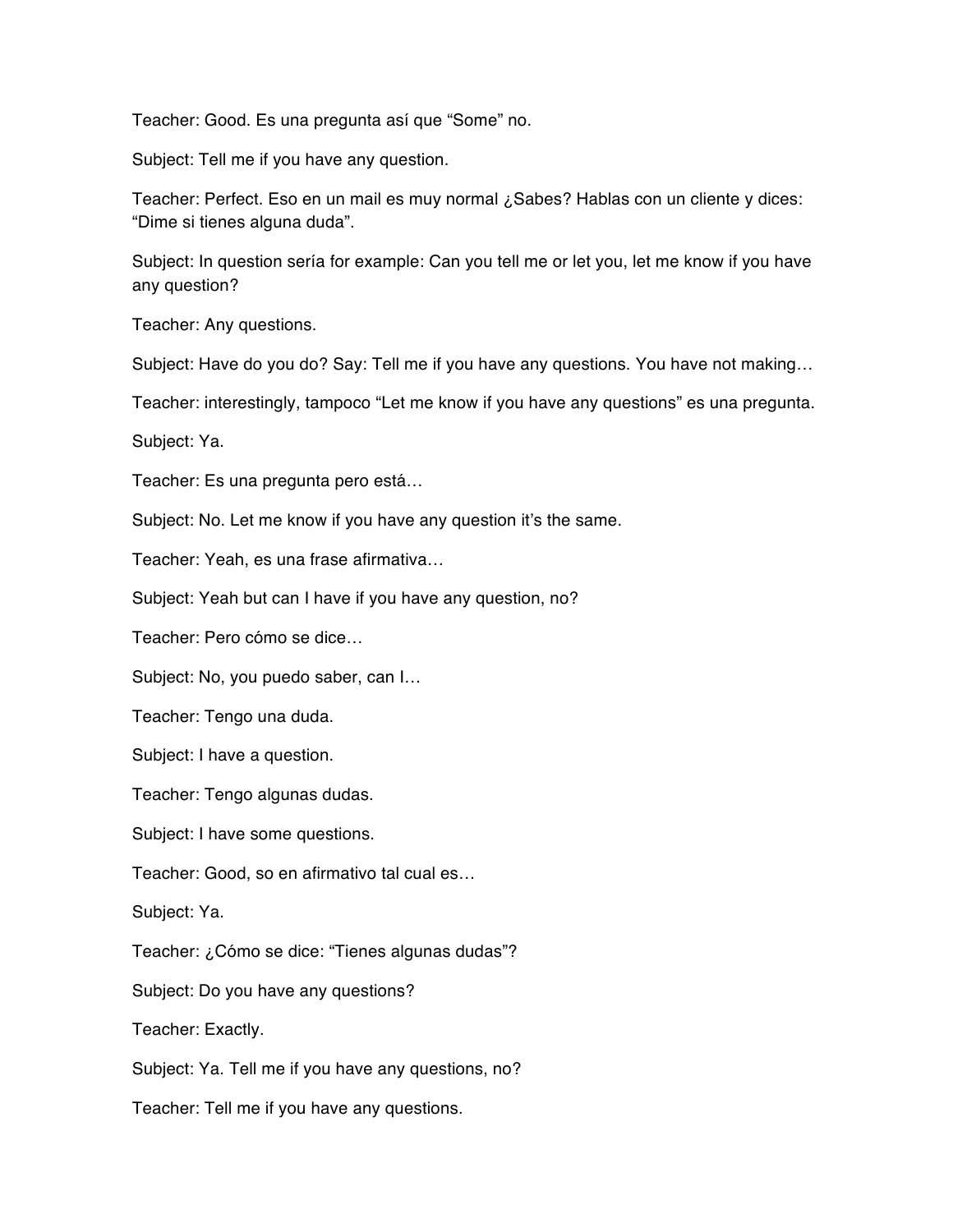Subject: Or tell me if you have some questions.

Teacher: Exactly, exactly.

Subject: But it's affirmative.

Teacher: Aunque es afirmativo.

Subject: Ya. It's any for sure?

Teacher: Is any definitely for sure, sí.

Subject: For sure.

Teacher: Sí. Let me know if you have some questions, doesn't sound good.

Subject: Ya.

Teacher: It's ok, it's ok.

Subject: It's ok.

Teacher: Está bien. Ok.

Subject: Come back tomorrow.

Teacher: ¿Cómo se dice: "Qué curioso"?

Subject: Curious.

Teacher: No.

Subject: Qué curioso. No lo sé. I don't know.

Teacher: How strange.

Subject: How strange?

Teacher: How strange.

Subject: Like Stranger Things?

Teacher: Stranger Things, exactly. Cosas curiosas. Stranger things. Qué, entonces qué curioso. Que eso…

Subject: Stranger.

Teacher: Y qué extraño. En inglés es "How strange".

Subject: How strange.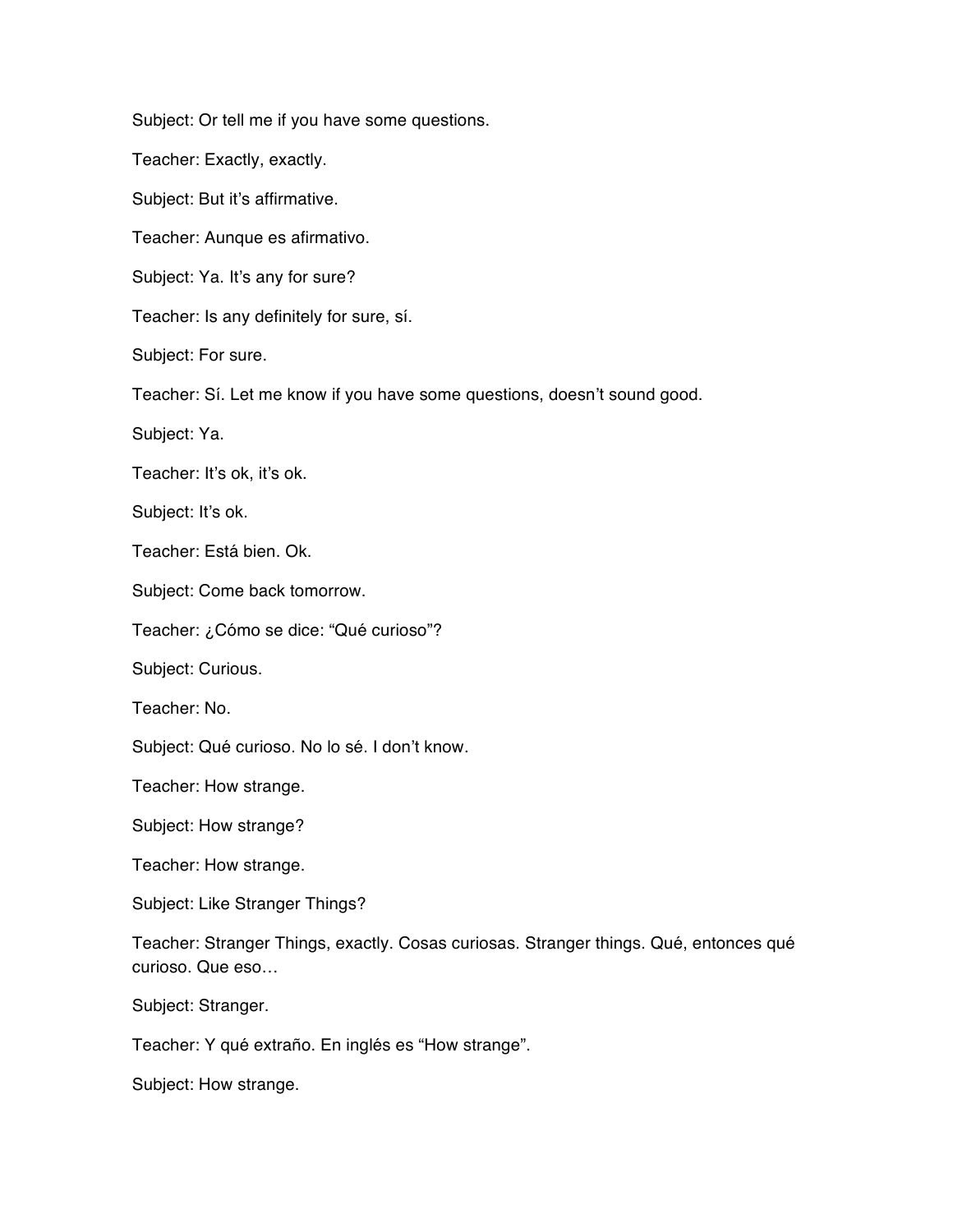Teacher: How strange. Y cuando…

Subject: How is H-O-W. How.

Teacher: How, yeah. Cuando dices: "Qué bueno. Qué caro. Qué extraño. Qué" ¿Sabes? En inglés es "How".

Subject: How. How expensive.

Teacher: How expensive.

Subject: Is "Qué caro"?

Teacher: Qué caro. ¿Cómo se dice: "Qué mono"? Ay qué mono.

Subject: How monkey, no monkey no.

Teacher: How monkey.

Subject: How… Es how… Sí, cute no? How cute.

Teacher: How cute.

Subject: But how strange it's with an exclamation?

Teacher: Normally, normally.

Subject: Normally, how strange!

Teacher: How strange!

Subject: So we can use: "How expensive!"

Teacher: También, exclamation. I think boys would say like: "Qué guay." En vez de qué mono, qué guay mano.

Subject: Qué guay mano. How cute mano. Guay sería "Amazing" ¿No? Or something like that or how amazing or…

Teacher: Yeah.

Subject: How amazing?

Teacher: Actually ¿Cómo se dice: "Flipas"?

Subject: ¿Flipas? ¿Flipas?

Teacher: Flipas.

Subject: Yeah, of course. Está que flipas.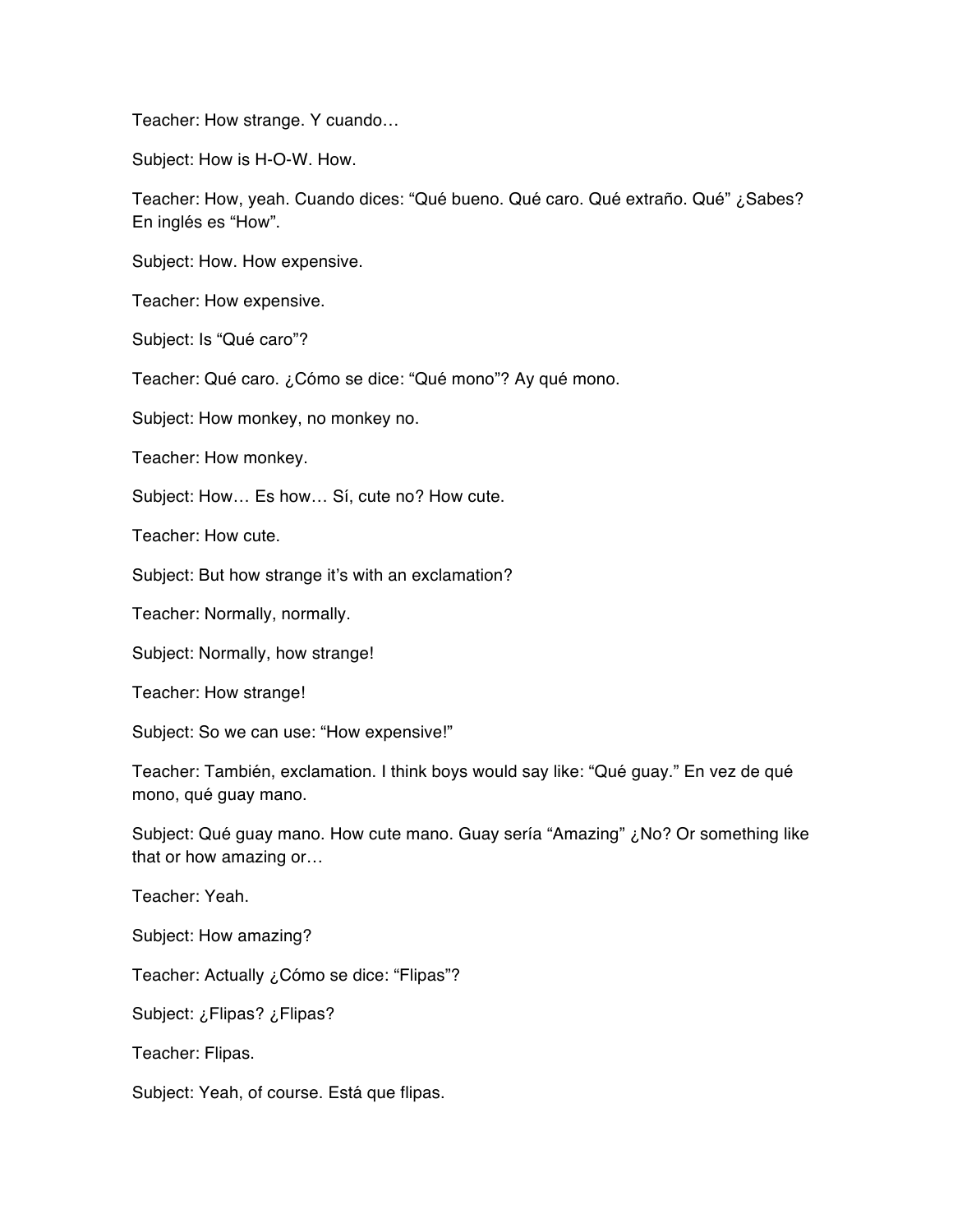Teacher: Está que flipas.

Subject: (15:46) no?

Teacher: Amazing.

Subject: Ah, amazing?

Teacher: Yeah.

Subject: Ya.

Teacher: Ok, recuérdame enviar el mail.

Subject: Remember me…

Teacher: No. Remember es me acuerdo.

Subject: Yeah.

Teacher: I remember, me acuerdo cuando, I remember when. Recuérdame es diferente.

Subject: ¿Recuérdame?

Teacher: Yeah. Seguro que hemos hecho esto en una clase.

Subject: Avísame, algo así como…

Teacher: Remain.

Subject: Remain, remain.

Teacher: Remain.

Subject: Remain.

Teacher: ¿Cómo se dice: "Un recuerdo"?

Subject: Ya.

Teacher: A remainder.

Subject: A remainder?

Teacher: Yeah. ¿Cómo se dice: "Recuérdame enviar el mail más tarde"?

Subject: Remain me send the email later…

Teacher: Remain me…

Subject: Remain me.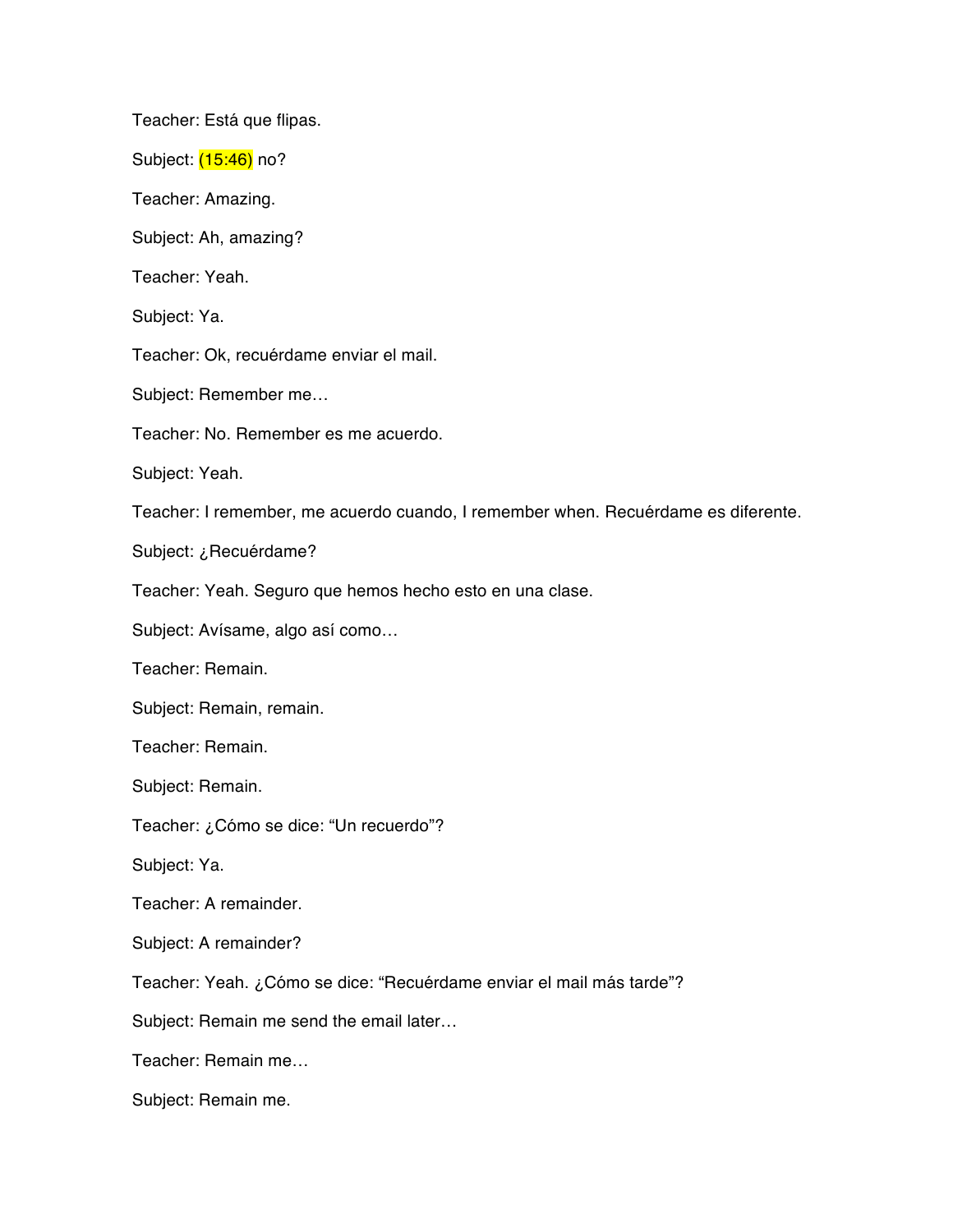Teacher: To.

Subject: To.

Teacher: Yeah.

Subject: Remain me to? Remain me to.

Teacher: Remain me to. Remain me to send the mail. ¿Cómo se dice: "Me acuerdo del día en que nos conocimos"?

Subject: I remain? I remember, no?

Teacher: Yes!

Subject: I remain no suena bien.

Teacher: Eso recordar.

Subject: I remember

Teacher: Yeah. Recordar, remain.

Subject: Yo recuerdo el día en que nos conocimos.

Teacher: Ah también, también. Yo recuerdo.

Subject: I remain, yo recuerdo ¿No? I remember?

Teacher: Yeah.

Subject: The day, the day que nos conocimos. The day what was, no?

Teacher: The day that.

Subject: The day that was know? No?

Teacher: No, meet.

Subject: Meet? Ok, was meet. Meet?

Teacher: El verbo conocer is "To meet".

Subject: To meet.

Teacher: En el caso que hay dos seres humanos que se conocen, they meet up. Conocer is to meet.

Subject: To meet, ya.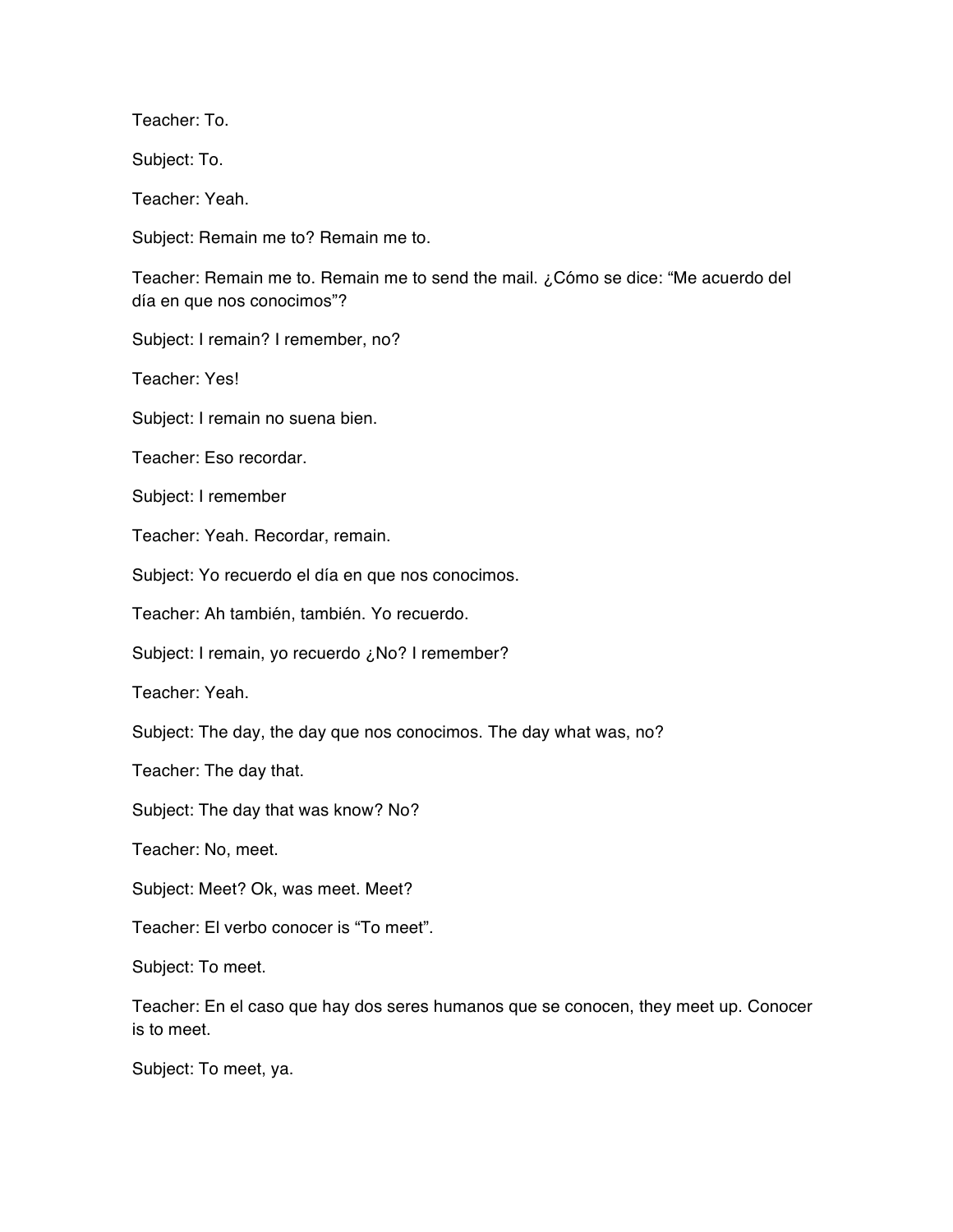Teacher: Y conocer is "To know". Cuando hablamos de dos seres humanos siempre es "Meet." Nos conocimos en la calle. We meet in the street. Conozco a Chema.

Subject: I meet Chema.

Teacher: I know Chema.

Subject: I know Chema?

Teacher: Yeah.

Subject: Ok.

Teacher: ¿Conozco a Chema?

Subject: I know Chema.

Teacher: I know.

Subject: I know Chema.

Teacher: Y conocí a Chema.

Subject: Ah ya. But meet it's like presencial ¿No?

Teacher: Presencial sí.

Subject: Ya.

Teacher: Mientras que conocer, to know es algo que está bien en la mente…

Subject: Ya. I know Michael Jackson, I know… No?

Teacher: Yeah, sí, sí, sí.

Subject: But I meet.

Teacher: I met Michael Jackson.

Subject: I meet Michael Jackson.

Teacher: Did you meet Michael Jackson?

Subject: Yes, when he lives.

Teacher: Yeah. Exactly. So it's complicated but yeah, ¿Entiendes la diferencia?

Subject: Yeah.

Teacher: You know, entonces en el caso que…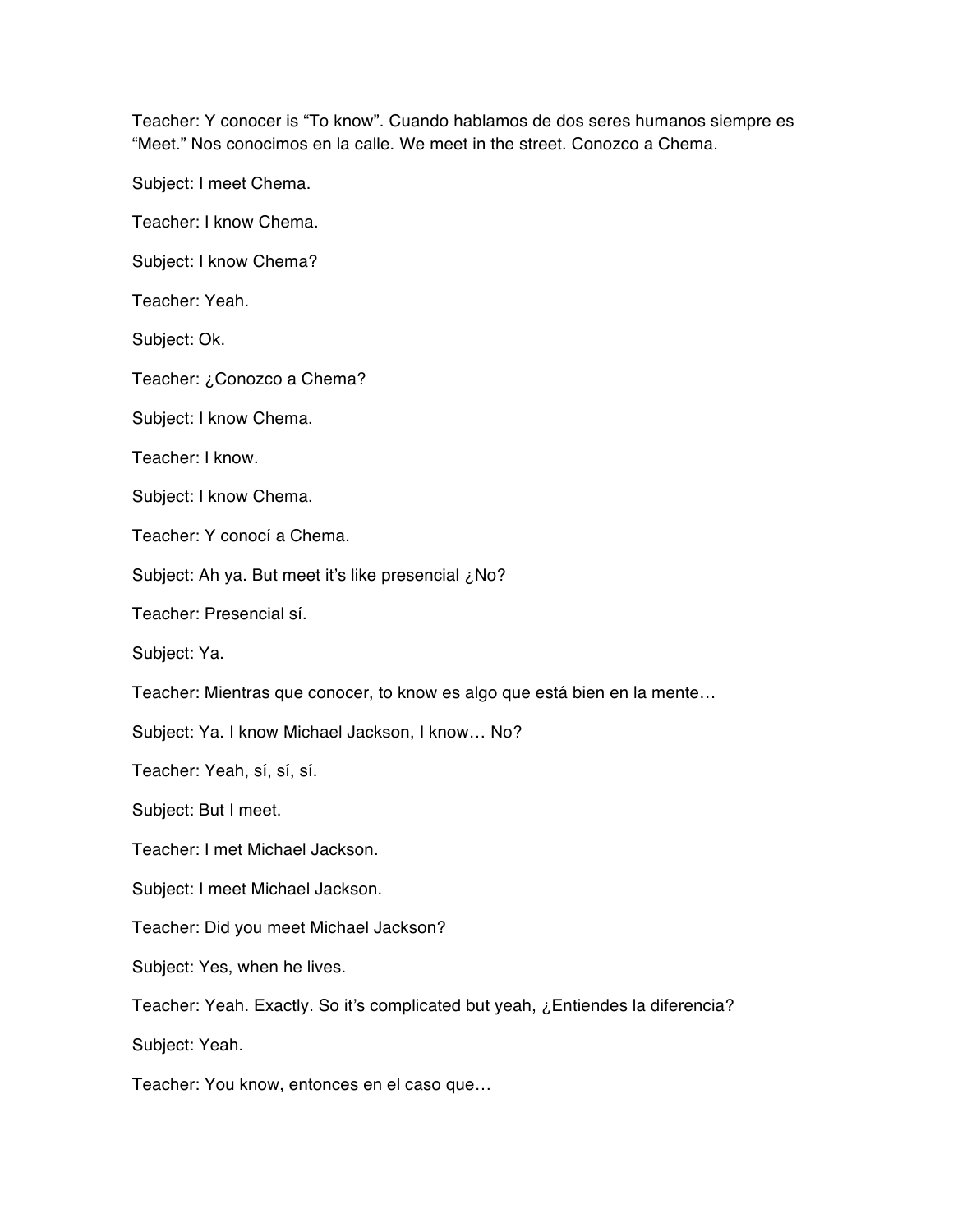Subject: Ya, ya, ya.

Teacher: Me acuerdo o me recuerdo del día en que nos conocimos, el pasado de conocer es "Met".

Subject: I remember the day…

Teacher: That.

Subject: That we meet.

Teacher: Good.

Subject: Meet.

Teacher: Pasado es "Met".

Subject: Met.

Teacher: M-E-T. Met.

Subject: Met.

Teacher: Presente…

Subject: With one "E".

Teacher: Exactly.

Subject: Met.

Teacher: Presente meet.

Subject: Meet.

Teacher: Yeah. M-E-E-T.

Subject: Like a meet it, meet it application? For mobile?

Teacher: Yeah or simple meet. Meeting.

Subject: Meeting.

Teacher: Un meeting, no?

Subject: Ya.

Teacher: Y en pasado es "Met". Entonces nosotros en…

Subject: Ya y meeting it's like for example "Reunión"?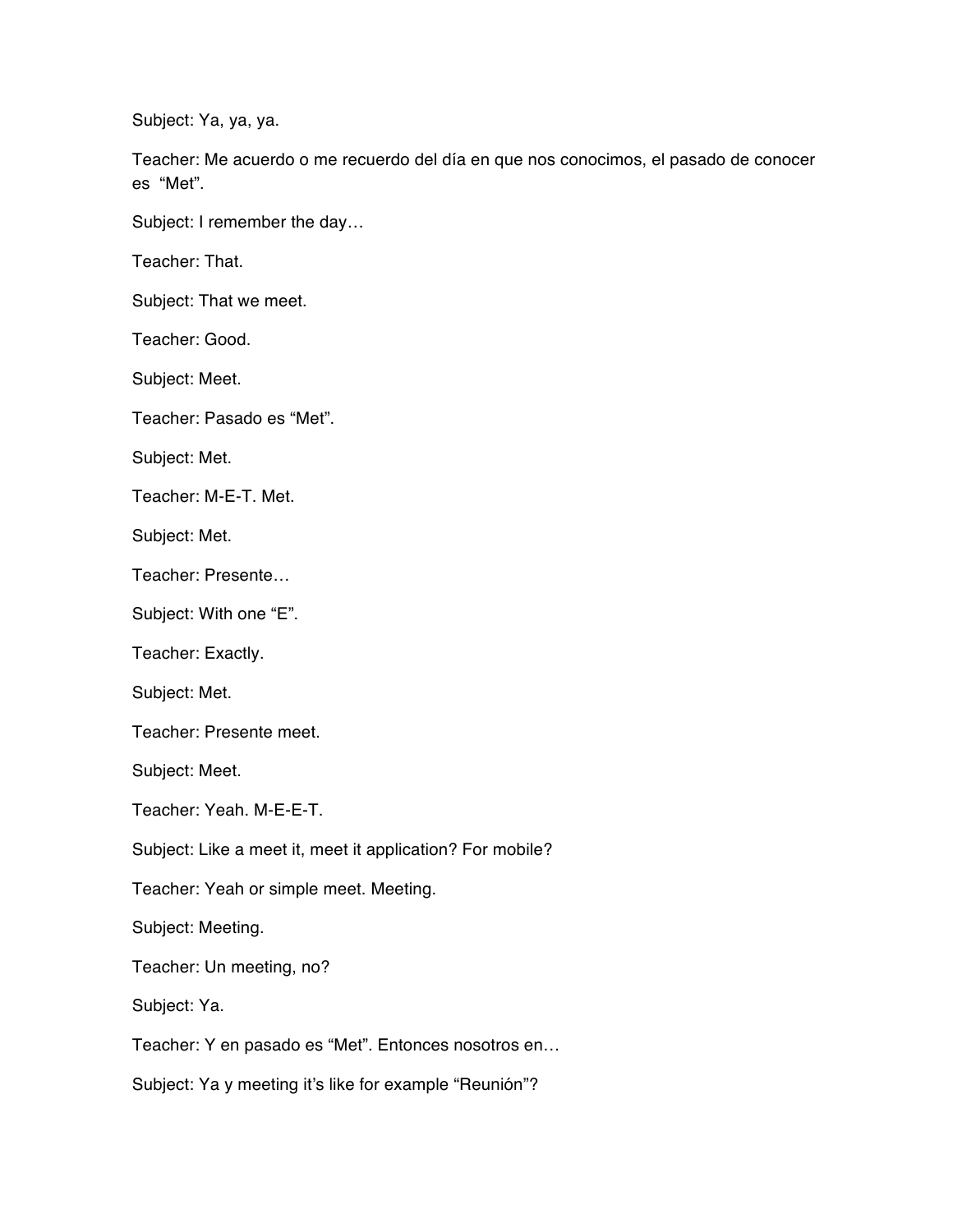Teacher: Yeah, yeah.

Subject: Meeting.

Teacher: Meeting, exactly. Yeah. Correct.

Subject: Yeah?

Teacher: Conocimiento.

Subject: Ya. Conocimiento.

Teacher: No me he acordado pagarte.

Subject: I don't remember or remain?

Teacher: ¿Qué piensas?

Subject: Remember.

Teacher: Correct.

Subject: I don't remember to pay you.

Teacher: Exactly. I didn't. I didn't remember to pay you. No me he acordado.

Subject: Ya.

Teacher: I haven't remember, literalmente. ¿Ok?

Subject: I, for example you can say: I have a remain to pay you tomorrow. ¿Tengo un recordatorio para pagarte mañana?

Teacher: Remainder, remainder. ¿Recordatorio? Remainder.

Subject: Ah "Remainder" es recordatorio.

Teacher: Yeah, remainder. Remainder.

Subject: ¿Y recuerdo?

Teacher: A remainder.

Subject: It's the same that…

Teacher: Recordatorio y…

Subject: Un recuerdo ¿No?

Teacher: Yeah.